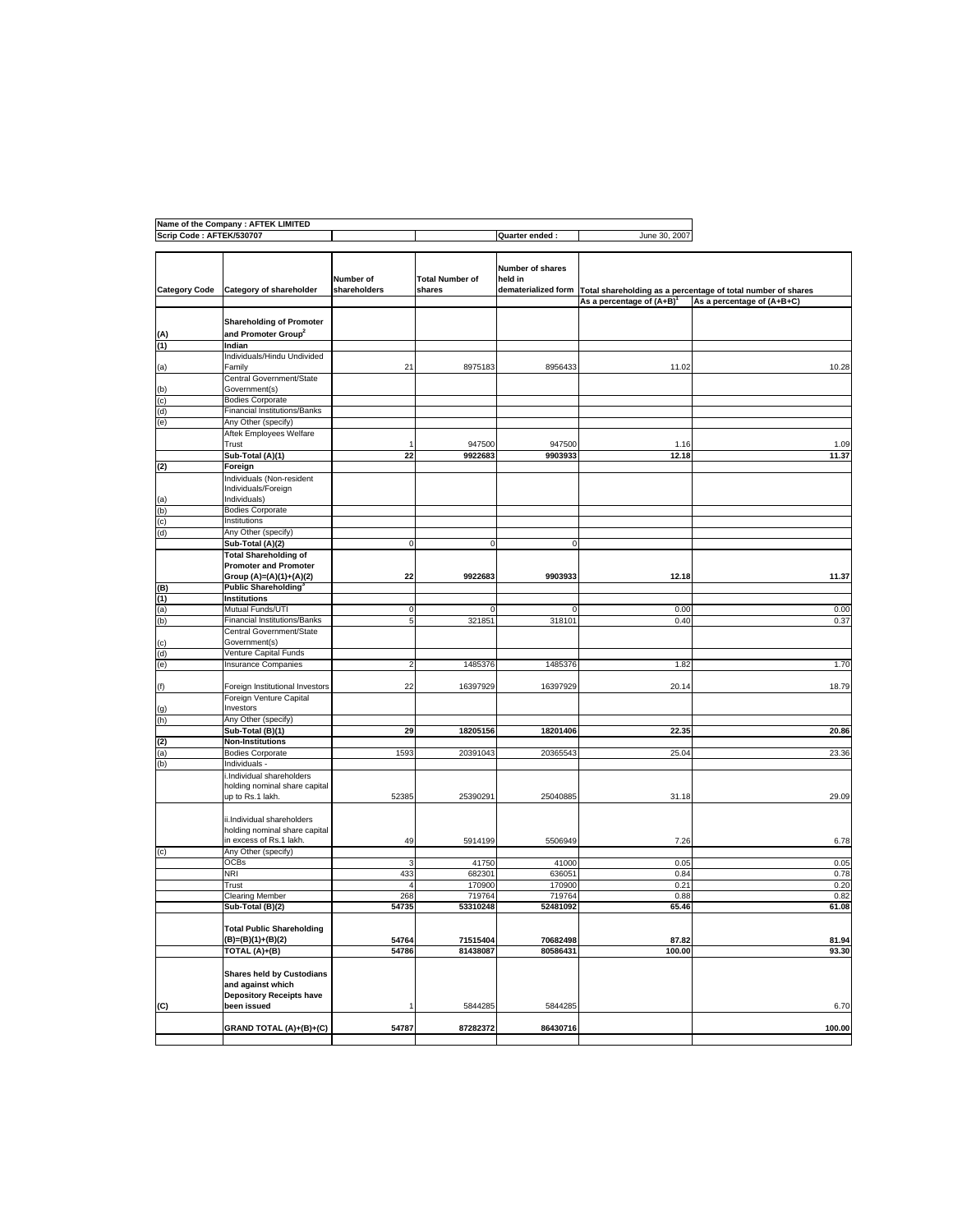(I)(b) **Statement showing Shareholding of persons belonging to the category "Promoter and Promoter Group"**

|        |                                   |                  | Shares as a percentage of total number of<br>shares {i.e., Grand Total (A)+(B)+(C) indicated in |
|--------|-----------------------------------|------------------|-------------------------------------------------------------------------------------------------|
| Sr.No. | Name of the shareholder           | Number of shares | Statement at para (I)(a) above}                                                                 |
|        | 1 KUNJANA BROOTA                  | 129082           | 0.15                                                                                            |
|        | <b>2 POURNIMA NITIN SHUKLA</b>    | 19957            | 0.02                                                                                            |
|        | <b>3 MAHESH CHANDER BROOTA</b>    | 166649           | 0.19                                                                                            |
|        | 4 SUVIRA BHANDARI                 | 14037            | 0.02                                                                                            |
|        | 5 POONAM MUKUL DALAL              | 40650            | 0.05                                                                                            |
|        | 6 MUKUL DALAL                     | 304965           | 0.35                                                                                            |
|        | 7 HUMNABADKAR ASHUTOSH VINAYAK    | 1333750          | 1.53                                                                                            |
|        | <b>8 VARSHA MALEKAR</b>           | 5250             | 0.01                                                                                            |
|        | 9 GAUTAM BROOTA                   | 38925            | 0.04                                                                                            |
|        | 10 RAKESH CHANDER BROOTA          | 25187            | 0.03                                                                                            |
|        | 11 PRABHA MOHAN DHURU             | 20375            | 0.02                                                                                            |
|        | 12 MEERA RANJIT DHURU             | 19875            | 0.02                                                                                            |
|        | <b>13 CHARUHAS VASANT KHOPKAR</b> | 619875           | 0.71                                                                                            |
|        | <b>14 RANJIT MOHAN DHURU</b>      | 1371585          | 1.57                                                                                            |
|        | 15 RAVINDRANATH UMAKANT MALEKAR   | 1383750          | 1.59                                                                                            |
|        | 16 SAVE SANDIP CHINTAMANI         | 1474959          | 1.69                                                                                            |
|        | <b>17 NITIN KASHINATH SHUKLA</b>  | 1344000          | 1.54                                                                                            |
|        | <b>18 SAVE SNEHA</b>              | 14687            | 0.02                                                                                            |
|        | 19 SUJATA ASHUTOSH HUMNABADKAR    | 375              | 0.00                                                                                            |
|        | 20 VINAYAK APPARAO HUMNABADKAR    | 43125            | 0.05                                                                                            |
|        | 21 PROMOD BROOTA                  | 604125           | 0.69                                                                                            |
|        | 22 AFTEK EMPLOYEES' WELFARE TRUST | 947500           | 1.09                                                                                            |
|        |                                   |                  |                                                                                                 |
|        | Total                             | 9922683          | 11.37                                                                                           |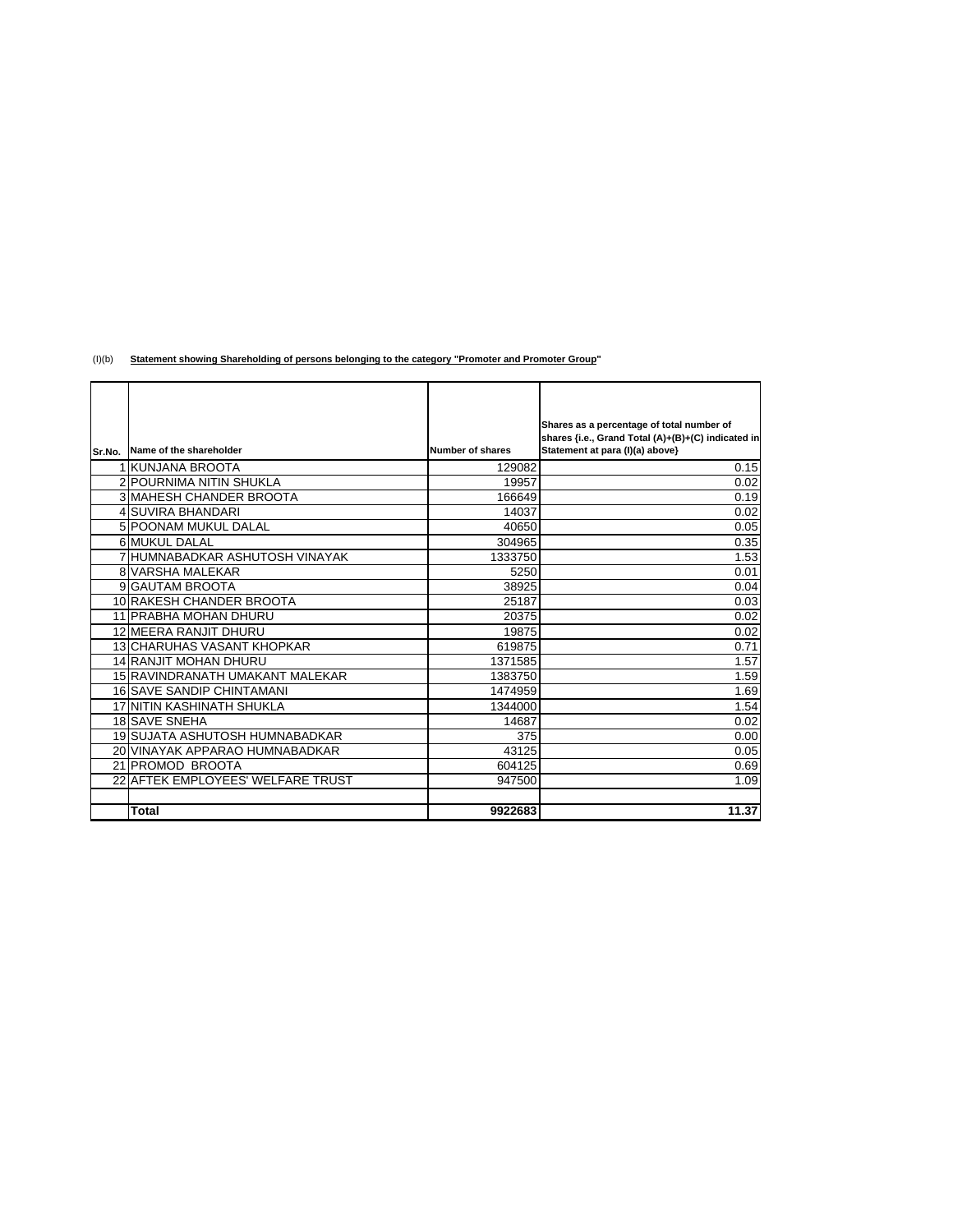| Sr.No. | Name of the shareholder                | Number of shares | Shares as a percentage of total number of<br>shares {i.e., Grand Total (A)+(B)+(C) indicated in<br>Statement at para (I)(a) above} |
|--------|----------------------------------------|------------------|------------------------------------------------------------------------------------------------------------------------------------|
|        | 1 GENERAL INSURANCE CORPORATION        | 900000           | 1.03                                                                                                                               |
|        |                                        |                  |                                                                                                                                    |
|        | 2 MEGA RESOURCES LTD                   | 2065115          | 2.37                                                                                                                               |
|        | 3 BEEJAY INVESTMENT AND FINANCIA       | 1370451          | 1.57                                                                                                                               |
|        | 4 JM FINANCIAL SERVICES PRIVATE        | 882950           | 1.01                                                                                                                               |
|        | 5 MORGAN STANLEY AND CO. INTERNAT      | 4357922          | 4.99                                                                                                                               |
|        | 6 MORGAN STANLEY AND CO. INTERNAT      | 4356042          | 4.99                                                                                                                               |
|        | 7 UBS SECURITIES ASIA LIMITED. A       | 3411786          | 3.91                                                                                                                               |
|        | <b>8 DEUTSCHE SECURITIES MAURITIUS</b> | 1393213          | 1.60                                                                                                                               |
|        | <b>9 MELCHIOR INDIAN OPPORTUNITIES</b> | 1000000          | 1.15                                                                                                                               |
|        | <b>TOTAL</b>                           | 19737479         | 22.61                                                                                                                              |

(I)(c) **Statement showing Shareholding of persons belonging to the category "Public" and holding more than 1% of the total number of shares**

## (I)(d) **Statement showing details of locked-in shares**

| Sr.No. | Name of the shareholder | Number of shares | Locked-in shares as a percentage of total<br>number of shares {i.e., Grand Total (A)+(B)+(C)<br>indicated in Statement at para (I)(a) above} |
|--------|-------------------------|------------------|----------------------------------------------------------------------------------------------------------------------------------------------|
|        |                         |                  |                                                                                                                                              |
|        |                         |                  |                                                                                                                                              |
|        |                         |                  |                                                                                                                                              |
|        |                         |                  |                                                                                                                                              |
|        |                         |                  |                                                                                                                                              |
| ີ      |                         |                  |                                                                                                                                              |
|        | <b>TOTAL</b>            |                  |                                                                                                                                              |